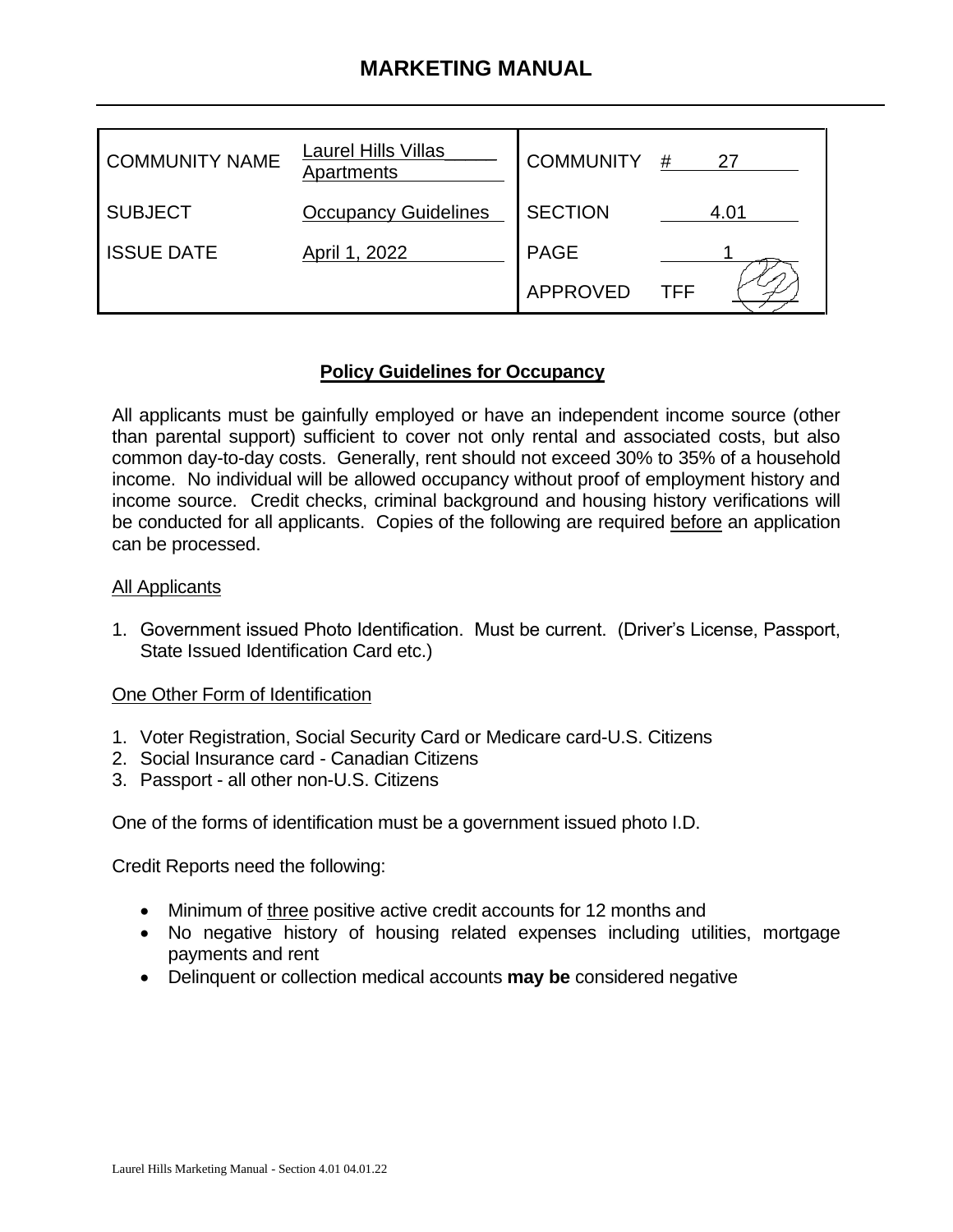# **MARKETING MANUAL**

| <b>COMMUNITY NAME</b> | <b>Laurel Hills Villas</b><br>Apartments | COMMUNITY #    | 27         |
|-----------------------|------------------------------------------|----------------|------------|
| <b>SUBJECT</b>        | <b>Occupancy Guidelines</b>              | <b>SECTION</b> | 4.01       |
| <b>ISSUE DATE</b>     | April 1, 2022                            | <b>PAGE</b>    |            |
|                       |                                          | APPROVED       | <b>TFF</b> |



#### **LAUREL HILLS VILLAS APARTMENTS A 55 AND OLDER COMMUNITY**

**RESIDENT SELECTION POLICY**

### **ADOPTED APRIL 1, 2022**

### **WE DO BUSINESS IN ACCORDANCE WITH THE FEDERAL FAIR HOUSING LAW**

It is illegal to discriminate against any person because of RACE, COLOR, RELIGION, SEX, HANDICAP or NATIONAL ORIGIN. Pursuant to the Fair Housing Act , the community is 55 and over housing and requires at least one member of each resident household to be at least 55 years of age or older, and no one in an eligible household can be younger than 40.

- 1. Two years or more good rental history (or home ownership) will be verified.
- 2. If relying on employment income, you must be continuously employed six months or more at the same **local** job. If moving to the area, local employment must be verified. The income must be wage or salary. Tips, commissions or bonuses should not be included unless the employer can verify the income.
- 3. Income from sources other than employment (i.e. interest income, financial assets, social security, pension, or self-employment income) shall be verified. Sufficient third-party documentation is required.
- 4. Net income should be three times the market rent. Available liquid assets should be a minimum of 5 times monthly rent.
- 5. Good credit must be established including acceptable Equifax/FICO Score of 660 or higher or other credit rating. Any history of failure to pay legal obligations such as child support, alimony, obligations owed to governmental entities, rent payments, mortgage payments, car loans, and similar obligations may be considered by us when screening your application. A minimum of three positive credit accounts for 12 months must appear on credit screening.
- 6. If employment or income is not sufficient, or good credit cannot be verified, insufficient available liquid assets, or housing history is insufficient, applicants may be qualified by paying an additional security deposit equal to one or more months rent in advance.
- 7. Verification using government identification or other generally accepted forms of identification containing the birthdates for each household member must be provided. At least one member of each resident household must be at least age 55 and no household member will be admitted under the age of 40.
- 8. Student households are not permitted. A student household is one in which any permanent resident or occupant over 18 years old is enrolled full or part-time in a university, college, community college, or other institution of higher education. Part-time shall mean 10 or more credit hours a semester or enrolled five months a year.